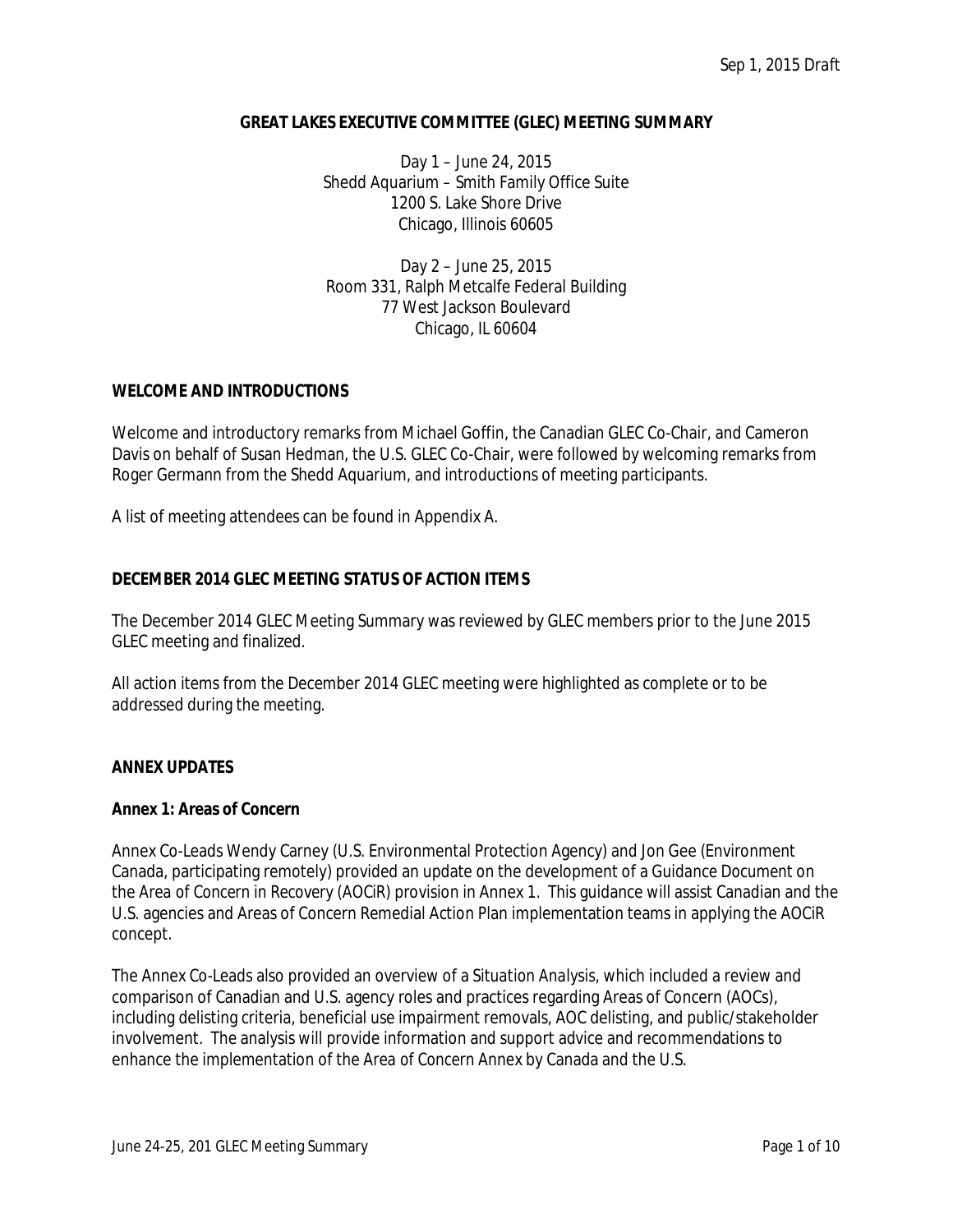Once available, the Guidance Document and the Situation Analysis will be posted on binational.net for review and comment.

## **Annex 2: Lakewide Management**

Annex Co-Leads Chris Korleski (U.S. Environmental Protection Agency) and John Marsden (Environment Canada) provided an update on activities to implement the commitments of the *Lakewide Management* Annex including: upcoming activities related to Lake Partnerships and their management; publishing of the 2014 Annual Lakewide Action and Management Plan Reports; continuing coordination and interaction with other Annexes; and continuing collaboration with the International Joint Commission, the Great Lakes Fishery Commission, and the Great Lakes Commission. Annex Co-Leads also discussed: their recommendations for proposed Outreach and Engagement activities at both the Annex and Partnership levels; an overview of the 2015 Lake Superior Lakewide Action and Management Plan (LAMP); guidance for the development of Lake Ecosystem Objectives including assessment criteria; and the conceptual model being considered for the nearshore framework, which will be presented as draft at the December 2015 GLEC meeting. The LAMP will be action-oriented, focusing on those actions that can be taken to protect the lake. The first step in developing an Outreach and Engagement Strategy will be a July 8<sup>th</sup> Great Lakes-wide webinar to hear Great Lakes stakeholders' ideas for outreach and engagement.

## **Annex 3: Chemicals of Mutual Concern**

Annex Co-Leads Vincenza Galatone (Environment Canada) and Louise Wise (U.S. Environmental Protection Agency) presented the first recommended set of candidate Chemicals of Mutual Concern, and described the process undertaken to select these chemicals (including the evaluation process, the considerations, and stakeholder engagement). Next steps were also highlighted including: the development of binational strategies for this first set of designated Chemicals of Mutual Concern; the consideration of a mechanism to collect, review and summarize new data when it becomes available for those chemicals where there is not sufficient information to make a determination at this time; and the evaluation of the process used to designate the first set of the Chemicals of Mutual Concern to determine whether there should be changes to the process in the future .

#### **Annex 4: Nutrients**

Annex Co-Leads Susan Humphrey (Environment Canada) and Tinka Hyde (U.S. Environmental Protection Agency) provided: an overview on the proposed binational phosphorus load reduction targets for Lake Erie that were presented during the May 29<sup>th</sup> webinar for GLEC members; preliminary thinking on allocations by country for the proposed binational phosphorus load reduction targets; progress on plans to solicit public comment on the proposed targets; research efforts underway on phosphorus targets to reduce Cladophora in the eastern basin of Lake Erie; and examples of action underway by various jurisdictions to address toxic and nuisance algae caused by excessive nutrients. Next steps were also highlighted including: consideration of the comments received during consultations; determining allocations by country; proposed final binational phosphorus load reduction targets to be presented at the December 2015 GLEC meeting; finalization of the targets by February 2016 to achieve the timebounded commitment outlined in the Annex; and, development of a Binational Phosphorus Reduction Strategy and domestic action plans, while on-the-ground action to reduce phosphorus continues.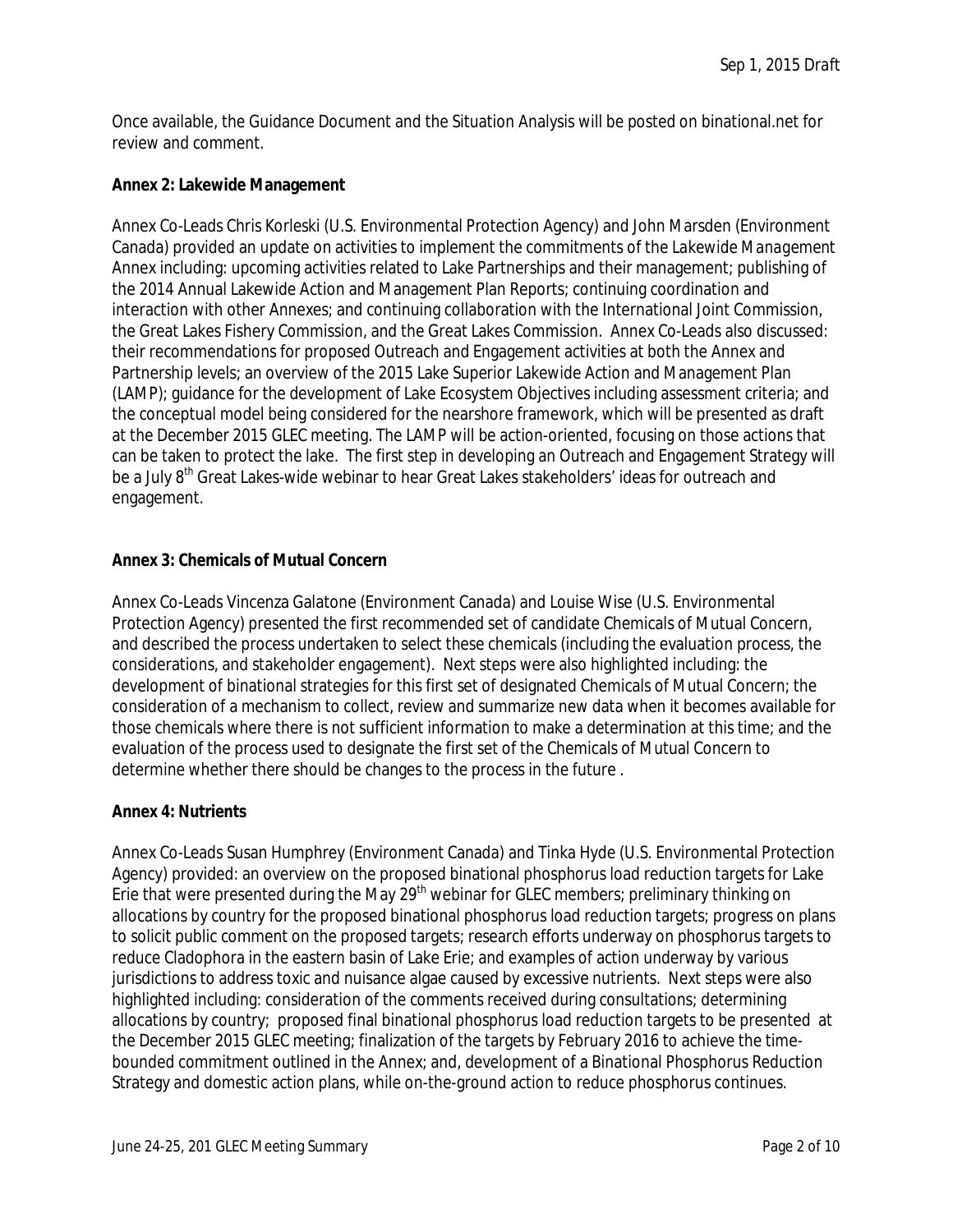## **Annex 5: Discharges from Vessels**

Chris Wiley (Transport Canada), Annex Co-Lead of the *Discharges from Vessels* Annex, provided an update on: activities related to the prevention and control of vessel discharges; considerations related to the entry into force of the International Maritime Organization's Ballast Water Management Convention, which will occur 12 months after it has been ratified by 30 countries representing 35 percent of the world's merchant shipping tonnage; studies related to ballast water; ballast water enforcement efforts; an update on a Canada-U.S. Working Group examining the movement of crude oil on the Great Lakes; and, outreach efforts at the Great Lakes Waterways Forum.

## **Annex 6: Aquatic Invasive Species**

Gavin Christie (Fisheries and Oceans Canada) and Todd Turner (U.S. Fish and Wildlife Service), Annex Co-Leads for the *Aquatic Invasive Species* Annex, provided updates on: efforts in support of the Early Detection and Rapid Response Initiative including early detection field work, response exercises, coordination and engagement efforts; pathway risk assessments and management; new regulation by Ontario (Bill 37 - Proposed Invasive Species Act), Canada (Canada – AIS Regulations under the Fisheries Act), and the U.S. (11 species will be proposed for listing under Lacey Act); and species risk assessments.

## **Annex 7: Habitat and Species**

Annex Co-Leads Lynn Lewis (U.S. Fish and Wildlife Service) and Susan Humphrey (Environment Canada), provided an update on: commitments outlined in the *Habitat and Species* Annex, including the completion and implementation of the Biodiversity Strategies for each of the Great Lakes (available on binational.net) and Lake Partnerships usage of the Strategies to prioritize and take action on the most significant stressors to native species and habitat; progress towards the development of an approach to conduct a baseline survey of the existing habitat against which to establish a Great Lakes Basin Ecosystem target of net habitat gain; cross-annex coordination with the Lakewide Management Annex and in particular the Nearshore Framework; and assessing gaps in current programs and initiatives as a first step toward a framework for prioritizing activities.

## **Annex 8: Groundwater**

Annex Co-Lead Norman Grannemann (U.S. Geological Survey) presented an overview of the draft Groundwater Science Report, which examines the impact of groundwater on the Great Lakes.

#### **Annex 9: Climate Change Impacts**

Annex Co-Lead Doug Kluck (U.S. National Oceanic and Atmospheric Administration) provided an update on annex activities including: the continued production of the Quarterly Climate Impact and Outlooks; collaboration and outreach with other annex co-leads and other experts across the basin; and an overview of the *State of the Climate Science in the Great Lakes Basin* report, which is a synthesis of the available science on the observed and projected impacts of climate change in the Great Lakes Basin. Also, discussed were: the next steps for the Report including its wider distribution; making the accompanying scientific reference database available online; how to best use the information from the report in implementing the GLWQA; and a follow-up gap analysis of climate change science in the Great Lakes.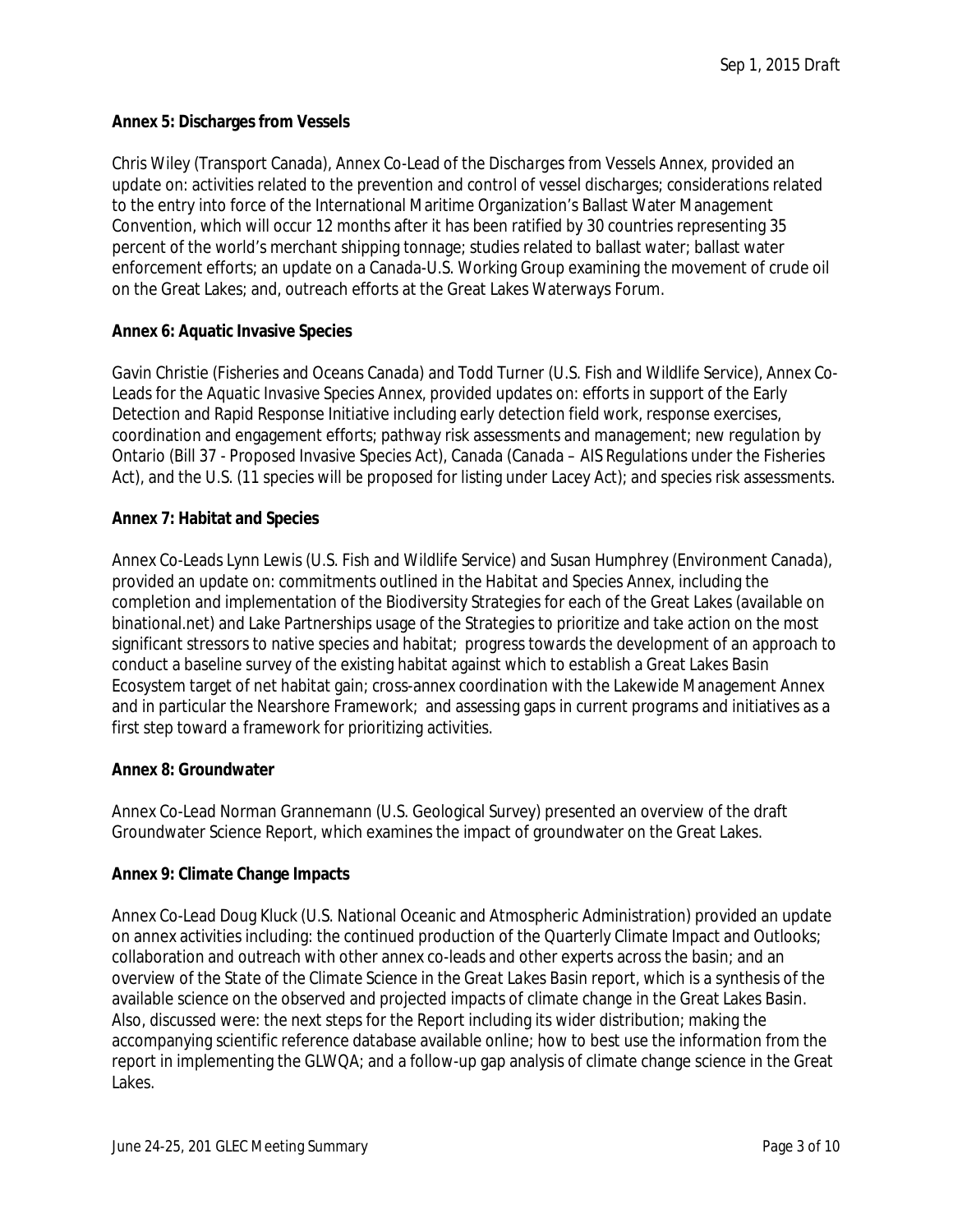## **Annex 10: Science**

Annex Co-Leads Paul Horvatin (U.S. Environmental Protection Agency) and Ram Yerubandi (Environment Canada) presented updates on the work of Annex 10 Task Teams in addressing key GLWQA commitments, including: Efforts underway to coordinate between several Annexes on Cooperative Science and Monitoring Initiative (CSMI) activities as well as on research and monitoring priorities in Lake Erie; Lake-specific plans and timelines for CSMI activities; development of a report and workplan on data management and sharing to be presented at the December 2015 GLEC; Canadian efforts to engage First Nations and Métis in identifying Traditional Ecological Knowledge activities; and the status and timeline for developing ecosystem indicator reports and the 2017 State of the Great Lakes Report.

## **ADDITIONAL ACTIVITIES AND PRESENTATIONS**

## **Tour of Northerly Island**

On Day 1 of the meeting, Gene Fleming and Francis Veraldi (U.S. Army Corps of Engineers, Chicago District) led a tour of the Northerly Island Great Lakes Fishery and Ecosystem Restoration Project and provided information about efforts underway to re-create several native habitats on Northerly Island, a 91-acre man-made peninsula on the Chicago lakefront, built in the 1920s.

## **Lake Superior Environmental Monitoring Collaborative**

Susan Hedman (U.S. Environmental Protection Agency) provided an update on the Lake Superior Environmental Monitoring Collaborative, a U.S. initiative to improve on-line access to Lake Superior environmental monitoring data. Four stakeholder meetings have been held to date: one for federal, state and tribal governments in Duluth, MN in November 2014; a researcher/academic-focused meeting in Houghton, MI in March 2015; one for citizen stakeholders in June in Ashland, WI; and the most recent for the regulated community in June in Chicago. The initiative is using the U.S. Geological Survey's Science in the Great Lakes (SiGL) Metadata System for inputting data. SiGL was demonstrated at the three stakeholder meetings. Due to technical difficulties, the SiGL database was not able to be demonstrated at the GLEC meeting.

#### **Great Lakes to Great Lakes Initiative**

Susan Hedman (U.S. Environmental Protection Agency) and Dave Ullrich (Great Lakes St. Lawrence Cities Initiative) provided a presentation on their participation in a conference on Lake Tanganyika in Tanzania to kick off a new initiative to link between the Great Lakes of Africa and the North American Great Lakes. John O'Brien of the U.S. Department of State said that next steps for this "Great Lakes to Great Lakes Initiative" will be announced when a new U.S. Special Envoy to the Great Lakes Region and Democratic Republic of Congo is appointed later this summer.

## **NEWS FROM MEMBERS**

The following GLEC members provided news or updates:

Joan Matthews (U.S. Environmental Protection Agency Region 2) noted: efforts by Region 2 towards restoring habitat in the Buffalo and Rochester AOCs, which are expected to result in the re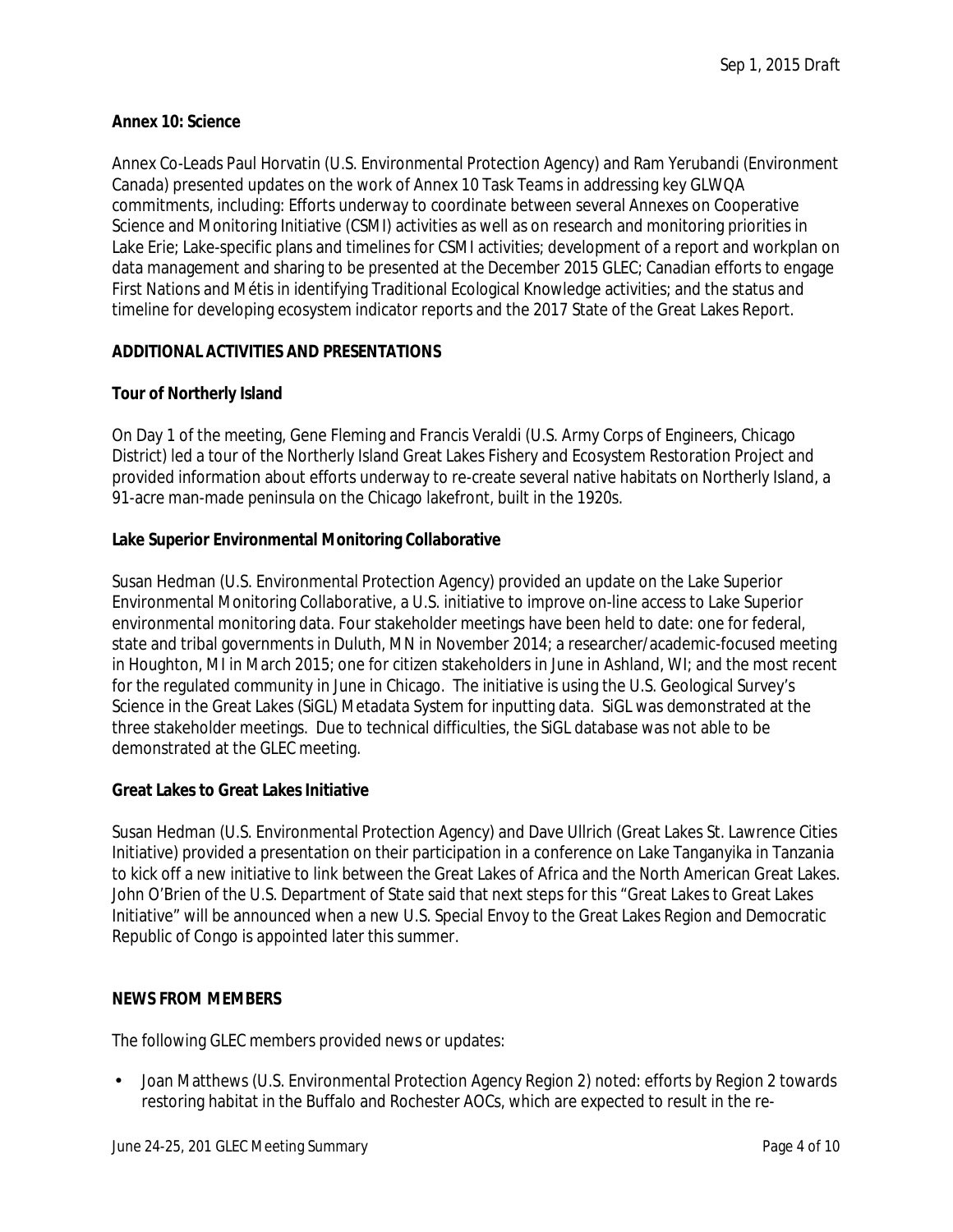designation of the AOCs in 2016; and work with the Lake Ontario Lakewide Action and Management Plan and the GLWQA Nutrients Annex to address nutrient impacts and plan appropriate binational management strategies. J. Matthews also noted Region 2's continued support for the approval of Plan 2014 for Lake Ontario water levels.

- Deborah Lee (National Oceanic and Atmospheric Administration) highlighted: NOAA's new National Water Center, which will be a resource for water prediction and forecasting; the National Weather Service's new website Great Lakes Beach Hazards; and Harmful Algal Bloom activities, including a new probabilistic model for Saginaw Bay, phosphorus monitoring in Western Lake Erie, and other activities.
- David Ullrich (Great Lakes St. Lawrence Cities Initiative) conveyed: support for the new drinking water advisories and the 40% phosphorus reduction targets; concern regarding oil transport by rail, pipeline, and ship; and continued concern regarding the proposed Deep Geological Repository for low and intermediate radioactive waste at Bruce Power near Kincardine, ON.
- Tinka Hyde (U.S. Environmental Protection Agency) noted that EPA worked with Heath Canada to develop health advisories for algal toxins which were released in early May; the recommended health advisory values for microcystin in drinking water are 0.3 micrograms per liter for children younger than school age and 1.6 micrograms per liter for all other ages.
- Michael Goffin (Environment Canada) indicated that the 2016 Great Lakes Public Forum will take place from October 3 to 6, 2016 in Toronto, Ontario and that a planning committee will be convened over the coming weeks. In addition, M. Goffin highlighted that Canada's House of Commons voted unanimously to take measures to add microbeads to the List of Toxic Substances in Schedule 1 of the *Canadian Environmental Protection Act, 1999* and that Environment Canada has initiated a scientific review of microbeads under the Chemicals Management Plan.
- Robert Fleming (Ontario Ministry of the Environment and Climate Change) highlighted the "Western Basin of Lake Erie Collaborative Agreement" signed by the Premier of Ontario and the Governors of Michigan and Ohio on June 13, 2015, as well as the "Interim Joint Action Plan for Lake Erie" developed through the Great Lakes Commission's Lake Erie Nutrient Targets Working Group; provided an update on Ontario's proposed Great Lakes Protection Act, which passed second reading in the provincial legislature; and provided an update on source water protection planning in Ontario, highlighting that 16 plans have been completed to date.
- George McCaw (Ontario Ministry of Agriculture, Food and Rural Affairs) highlighted the Great Lakes Agricultural Stewardship Initiative, targeting the Lake Erie basin and the southeast shores of Lake Huron. The Initiative is a collaborative effort between Ontario and Canada (and part of Growing Forward 2, a federal-provincial-territorial framework).
- Andrew McAllister (Canadian Nuclear Safety Commission) provided an update on the proposed Deep Geologic Repository Project for the long-term management of low and intermediate level radioactive waste at the Bruce nuclear site, in Kincardine, Ontario. In May, 2015, the Joint Review Panel established to review the project delivered an Environmental Assessment Report to Canada's Minister of the Environment, which included recommended mitigation measures. In June, 2015, the Canadian Environmental Assessment Agency initiated a public comment period for the last phase of the environmental assessment process for the proposed project. The decision by Canada's Minister of the Environment is expected in December, 2015.
- Colin Henein (Transport Canada) provided an update on the entry into force of the International Maritime Organizations Ballast Water Management Convention and Canada's considerations in establishing regulations once the Convention comes into force through a feasible, fair and global approach. C. Henein also explained the importance of regionally compatible regulations for ballast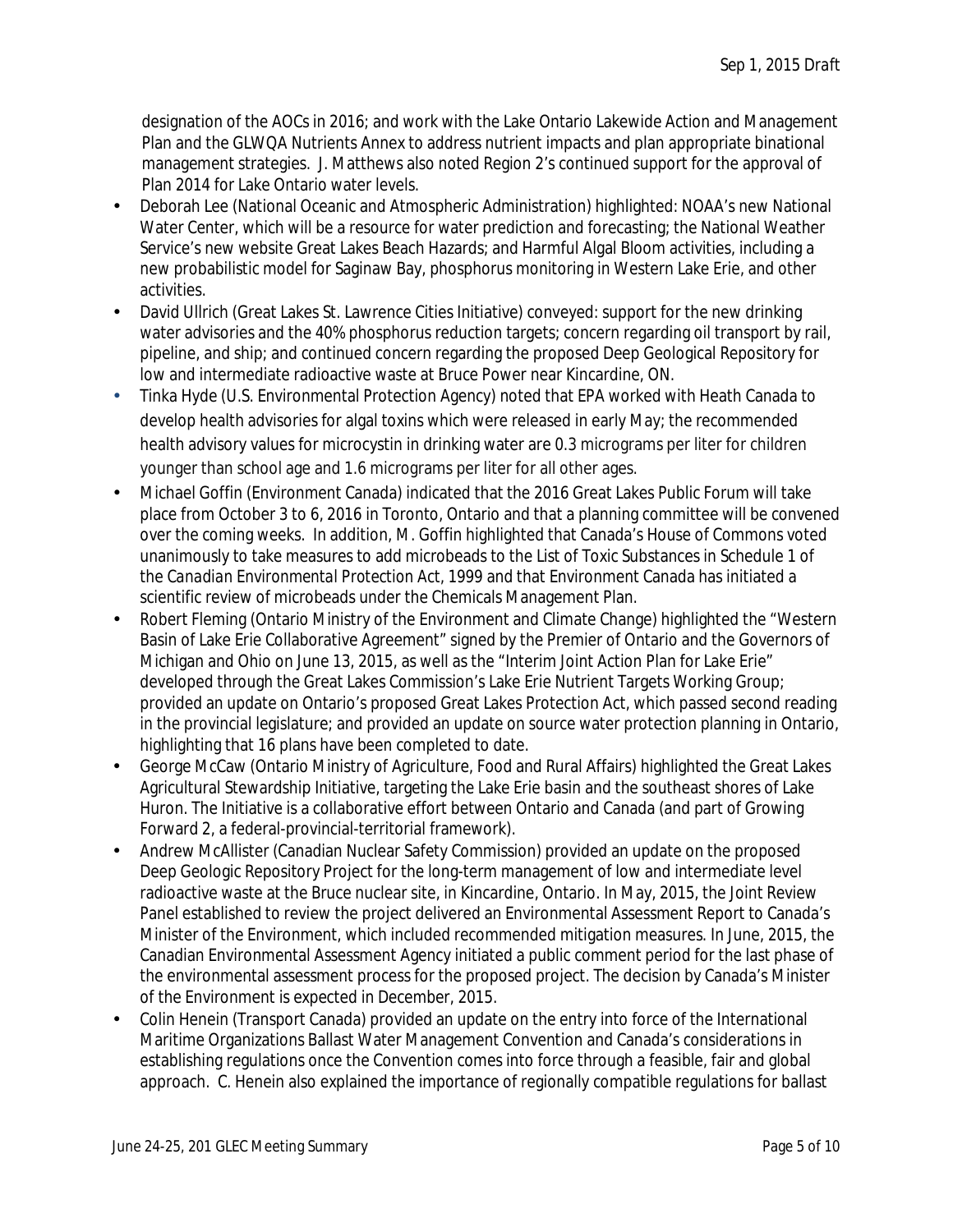water, as well as the technical challenges and concerns expressed by stakeholders with the feasibility and efficacy of ballast water treatment systems for use on the Great Lakes.

## **COMMENTS FROM COMMISSION REPRESENTATIVES**

Comments were provided from the following Commission representatives:

- Bob Lambe (Great Lakes Fishery Commission) highlighted the Landscape Conservation Cooperative Initiative's focus on aquatic habitat connectivity and potential linkages and opportunities to coordinate with the work under the Habitat and Species and the Lakewide Management Annexes.
- Lana Pollock (International Joint Commission) highlighted an upcoming meeting, scheduled for February 2016, to listen to and seek input from the public to support the IJC's development of an assessment of progress report as called for under the GLWQA; a draft report on water use and consumption in the Great Lakes currently out for public comment; and, an upcoming report on atmospheric deposition of toxic substances to the Great Lakes; and, Plan 2014, a plan to regulate water levels and flows of Lake Ontario and the St. Lawrence River.
- Tim Eder (Great Lakes Commission) highlighted the "Interim Joint Action Plan for Lake Erie" developed through the Great Lakes Commission's Lake Erie Nutrient Targets Working Group, as well as the Governors and Premiers collaborative agreement; and encouraged participation in the Great Lakes Commission annual meeting scheduled for September 28-29, 2015 in Chicago.

### **OBSERVER COMMENTS**

Comments were provided from the following observers:

- John Jackson encouraged the use of the GLWQA's vision and principles to guide action, particularly in evaluating existing delisting criteria associated with Areas of Concern.
- Todd Ambs voiced support for the U.S. Great Lakes Restoration Initiative appropriations bill and gave notice of the 11<sup>th</sup> annual Healing Our Waters Conference to be held in September 2015.
- Lyman Welch praised the "Western Basin of Lake Erie Collaborative Agreement" signed by the Premier of Ontario and the Governors of Michigan and Ohio; encouraged governments to consult on proposed binational phosphorus reduction targets for Lake Erie, highlighting that public input and support is vital; encouraged the prevention of chemicals entering the Great Lakes; opposed the Deep Geologic Repository project, and highlighted that alternative sites were not explored; and, highlighted the transport of heavy crude products as a future threat to the Great Lakes.
- Fe de Leon (Canadian Environmental Law Association) submitted written comments related to Chemicals of Mutual Concern, highlighting the recent CELA report, "Advancing Prevention of Toxic Chemicals in the Great Lakes Basin" and several of the report's recommendations, as well as a letter submitted by 24 ENGOs to the GLEC seeking changes in the current implementation efforts to reflect virtual elimination, zero discharge and the precautionary principle.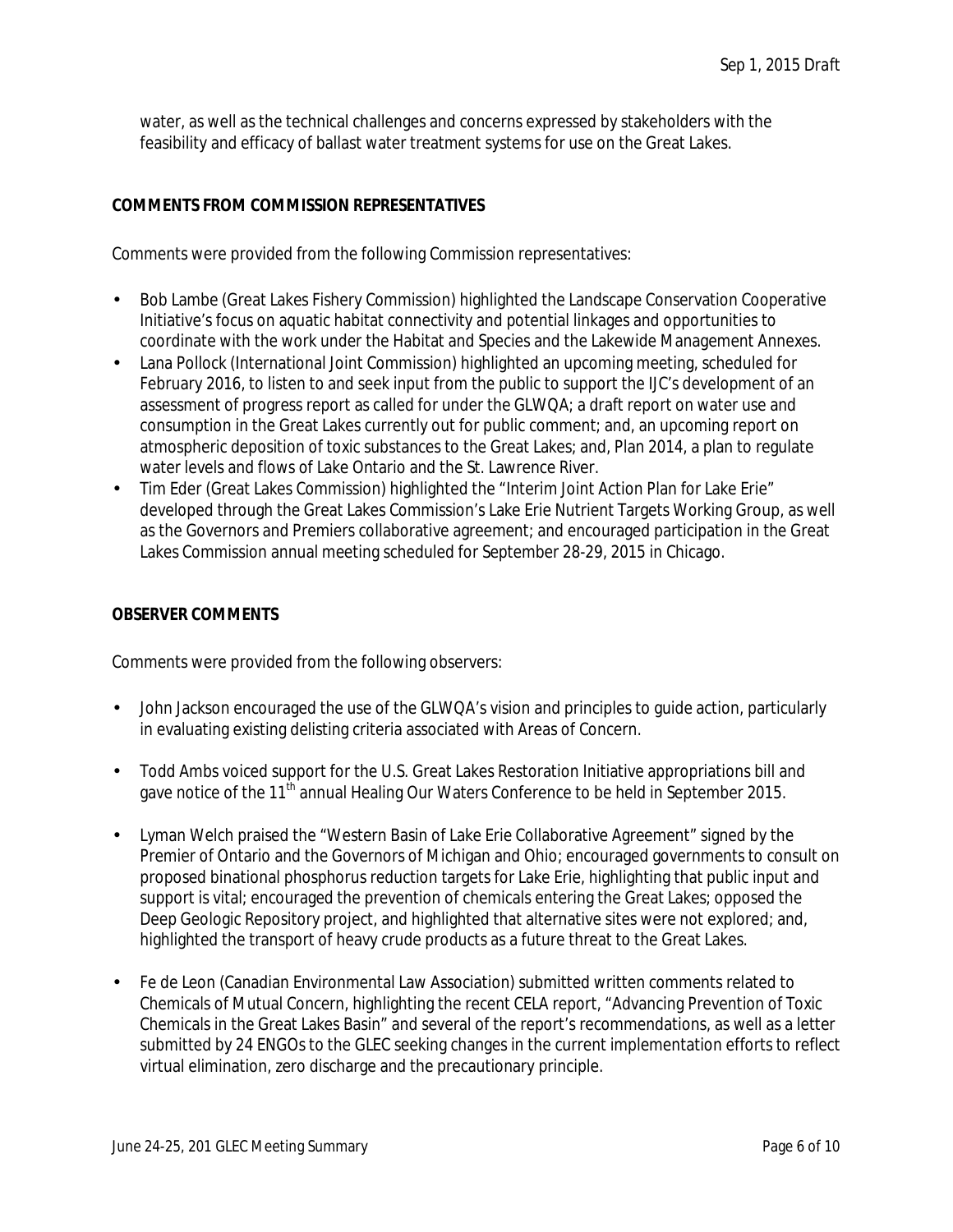# **ACTION ITEMS**

It was decided that:

- The GLEC Secretariat will post the meeting presentations/materials on the EPA SharePoint and share the link with meeting participants.
- The GLEC Secretariat will post the phosphorus objectives consultation material on binational.net  $\mathcal{L}^{\mathcal{L}}$ and EC and EPA websites.
- The GLEC Secretariat will send out a "Save the date" notice for the October 3 to 6, 2016 Great Lakes Public Forum.
- *Areas of Concern* Annex Co-Leads will provide the draft *AOC in Recovery Guidance Report* and draft *Situation Analysis Report on Areas of Concern* to GLEC members for review and comment.
- *Lakewide Management* Annex Co-Leads will present the draft Nearshore Framework at the December 2015 GLEC meeting.
- *Lakewide Management* Annex Co-Leads will initiate the Outreach and Engagement calls soon.
- *Aquatic Invasive Species* Annex Co-Leads will update binational.net with other materials related to the Early Detection and Rapid Initiative.
- *Groundwater* Annex Co-Leads will post the draft Groundwater Science Report on binational.net.
- *Climate Change Impacts* Annex Co-Leads to work with other Annex Co-Leads to discuss the *Analysis of Great Lakes Climate Change Science* report.
- *Science* Annex Co-Leads to look at approaches to data sharing.

## **NEXT MEETING & ADJOURNMENT**

Several dates for the next Great Lakes Executive Committee meeting in Toronto were suggested (December 1 to 2 or December 8 to 9 or December 9 to 10) and GLEC members were asked to notify the Secretariat of any conflicts. [December 8 to 9, 2015 was later chosen.]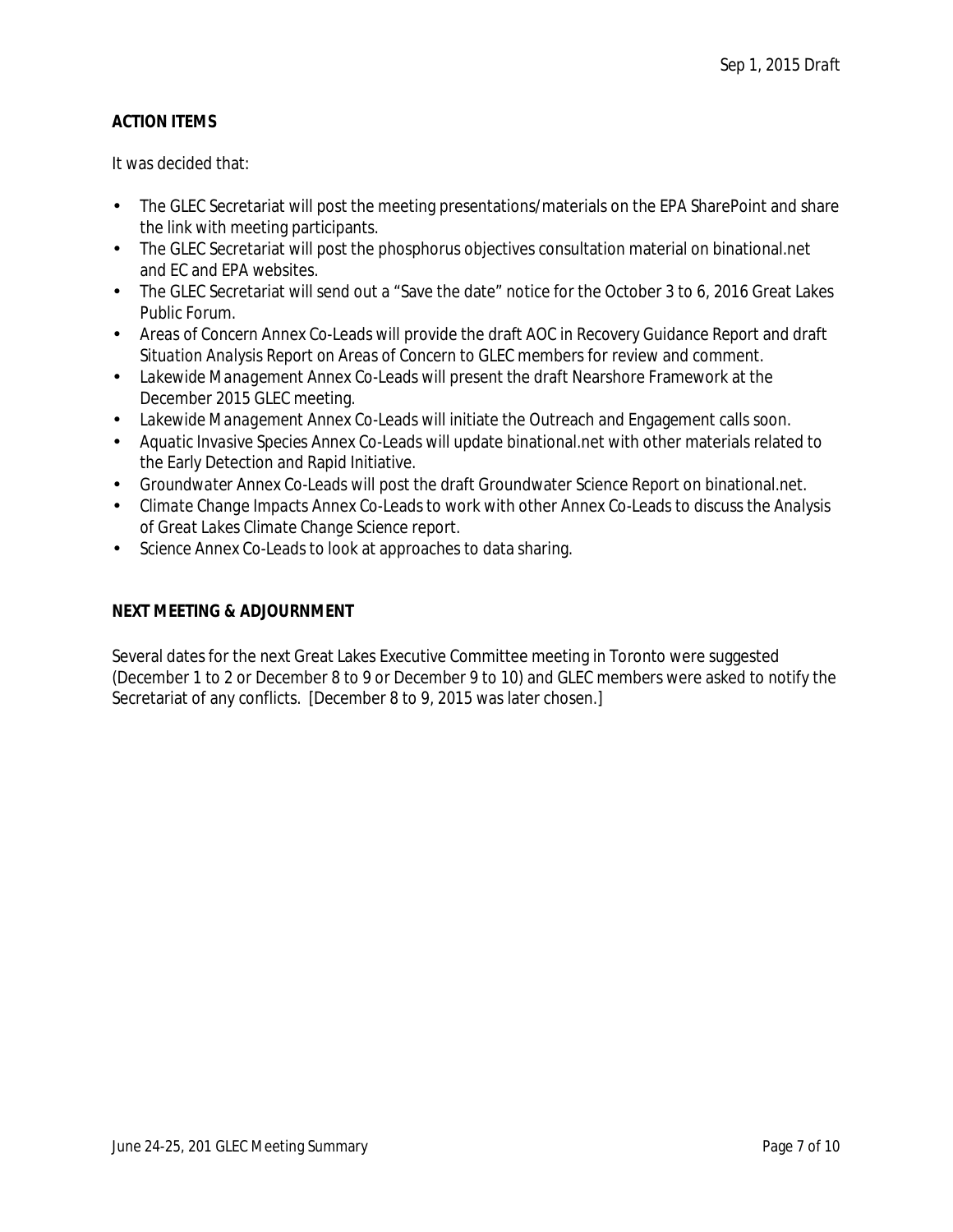## **Appendix A**

### **June 24 to 25, 2015 GLEC MEETING PARTICIPANTS**

### **Canadian Participants**

- 1. John Adams, Aamjiwnaang First Nation
- 2. Sean Backus, Environment Canada *– remotely*
- 3. Lesley Baker, Public Works and Government Services Canada (Ontario Region) *– remotely*
- 4. Raj Bejankiwar, International Joint Commission
- 5. Jennifer Boehme, International Joint Commission
- 6. Benoit Bouchard, International Joint Commission
- 7. Mark Burrows, International Joint Commission
- 8. Nancy Cherny, Agriculture and Agri-Food Canada *– remotely*
- 9. Matthew Child, International Joint Commission
- 10. Gavin Christie, Fisheries and Oceans Canada
- 11. Fe de Leon, Canadian Environmental Law Association *– remotely*
- 12. Colleen Duke, Consulate General of Canada in Chicago
- 13. Robert Fleming, Ontario Ministry of the Environment and Climate Change
- 14. Bonnie Fox, Conservation Ontario *– remotely*
- 15. Vincenza Galatone, Environment Canada
- 16. Michael Goffin, Environment Canada
- 17. Barb Hodgins, Town of Ajax, Ontario, Canada *– remotely*
- 18. Susan Humphrey, Environment Canada
- 19. John Jackson, Binational Great Lakes Citizen Activist
- 20. Gail Krantzberg, McMaster University/GL Policy Research Network *– remotely*
- 21. Ash Kumar, Environment Canada *– remotely*
- 22. Hugh Langley, Environment Canada
- 23. Eric Marquis, Québec Government Representative in Chicago; and GLC
- 24. John Marsden, Environment Canada
- 25. Catherine Masson, Consultant *– remotely*
- 26. Andrew McAllister, Canadian Nuclear Safety Commission
- 27. George McCaw, Ontario Ministry of Agriculture Food & Rural Affairs
- 28. Jennifer McKay, Environment Canada
- 29. Felicia Minotti, Department of Foreign Affairs, Trade and Development
- 30. Rick Morgan, International Joint Commission
- 31. Mary Muter, Sierra Club Canada Foundation *– remotely*
- 32. David Nanang, Natural Resources Canada
- 33. Christine Pinkney, Invasive Species Centre *– remotely*
- 34. Dan Pujdak, Chiefs of Ontario
- 35. Michael Stephenson, Transport Canada
- 36. David Sweetnam, Georgian Bay Forever
- 37. Carla Torchia, Environment Canada
- 38. Marcus Tuohimaa, Métis Nation of Ontario *– remotely*
- 39. Darlene Upton, Parks Canada
- 40. Gordon Walker, International Joint Commission
- 41. Cindy Warwick, International Joint Commission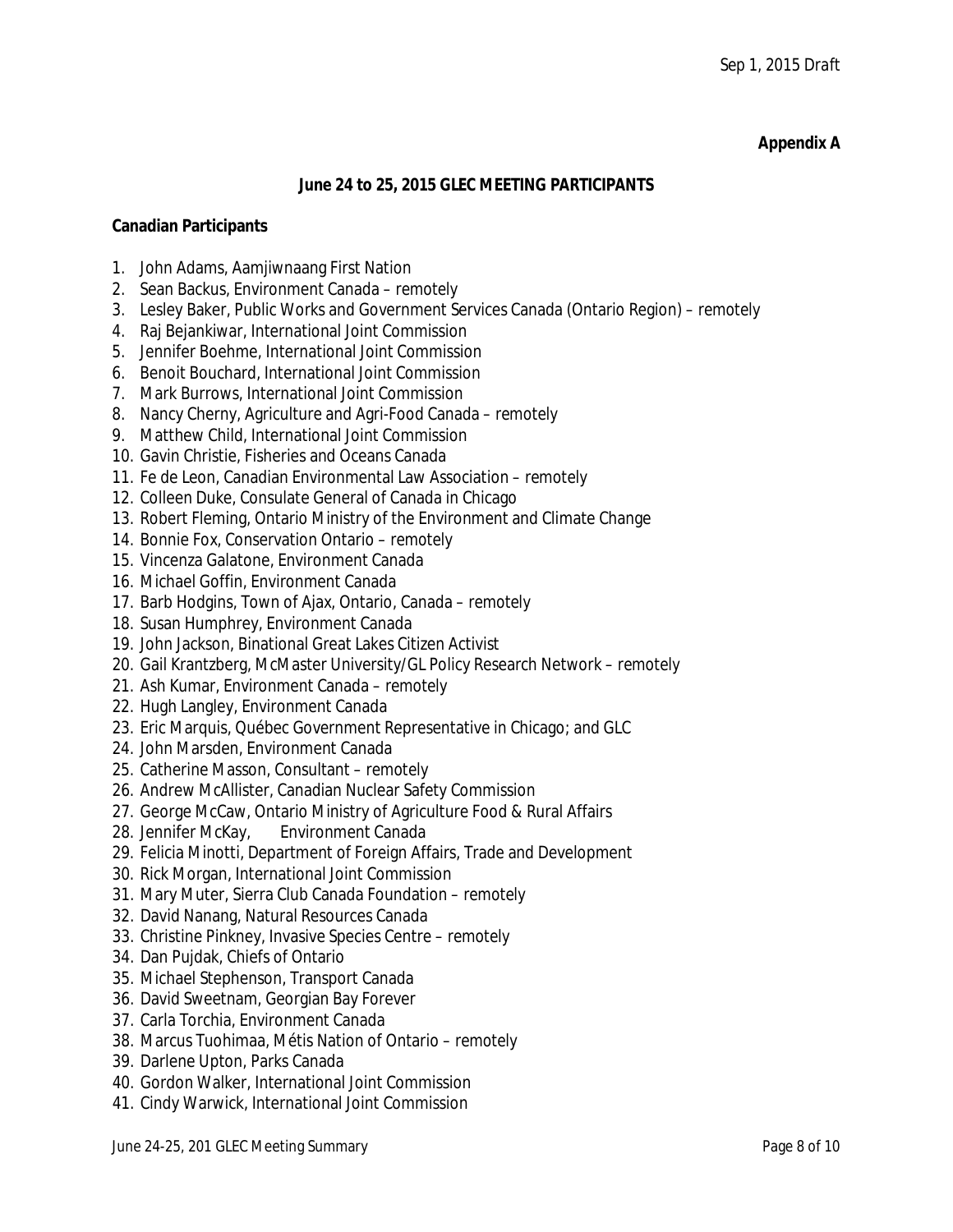- 42. Li Wang, International Joint Commission
- 43. Chris Wiley, Transport Canada
- 44. Nigel Wood, Ontario Ministry of Agriculture Food & Rural Affairs
- 45. Jing Xu, Environment Canada
- 46. Ram Yerubandi, Environment Canada

## **U.S. Participants**

- 1. Jackie Adams, U.S. EPA *remotely*
- 2. Jon Allan, Michigan Department of Environmental Quality
- 3. Todd Ambs, Healing Our Waters-Great Lakes Coalition
- 4. Madhu Anderson, Michigan Department of Environmental Quality
- 5. Seth Ausubel, U.S. EPA *remotely*
- 6. Timothy Bruno, Pennsylvania Department of Environmental Protection
- 7. Kathyrn Buckner, Council of Great Lakes Industries *remotely*
- 8. Craig Butler, Ohio Environmental Protection Agency
- 9. Wendy Carney, U.S. EPA
- 10. Pete Cassell, U.S. EPA
- 11. Emily Clamp, Illinois EPA
- 12. Paris Collingsworth, IL/IN Sea Grant
- 13. Cameron Davis, U.S. EPA
- 14. Tina Davis, U.S. EPA *remotely*
- 15. Jennifer Day, National Oceanic Atmospheric Administration *remotely*
- 16. Eileen Deamer, U.S. EPA
- 17. Thomas Easterly, Indiana Department of Environmental Management
- 18. Tim Eder, Great Lakes Commission
- 19. Phyllis Ellin, National Park Service *remotely*
- 20. Taylor Fiscus, U.S. EPA
- 21. Tony Friona, U.S. Army Corps of Engineers
- 22. Marc Gaden, Great Lakes Fishery Commission
- 23. Steve Galarneau, Wisconsin Dept. Natural Resources
- 24. Karl Gebhardt, Ohio EPA
- 25. Dereth Glance, International Joint Commission *remotely*
- 26. James Goacher, Great Lakes and St. Lawrence Cities Initiative *remotely*
- 27. Norman Grannemann, U.S. Geological Survey
- 28. Margaret Guerriero, U.S. EPA
- 29. John Haugland, U.S. EPA
- 30. Susan Hedman, U.S. EPA (Day 2)
- 31. Beth Hinchey-Malloy, U.S. EPA
- 32. Michael Hoff, U.S. Fish and Wildlife Service
- 33. Paul Horvatin, U.S. EPA
- 34. Tinka Hyde, U.S. EPA
- 35. Daugherty A. Johnson, Little Traverse Bay Band of Odawa Indians
- 36. Mark Johnson, ATSDR *remotely*
- 37. Lin Kaatz Chary, Consultant *remotely*
- 38. Roger Knight, Great Lakes Fishery Commission